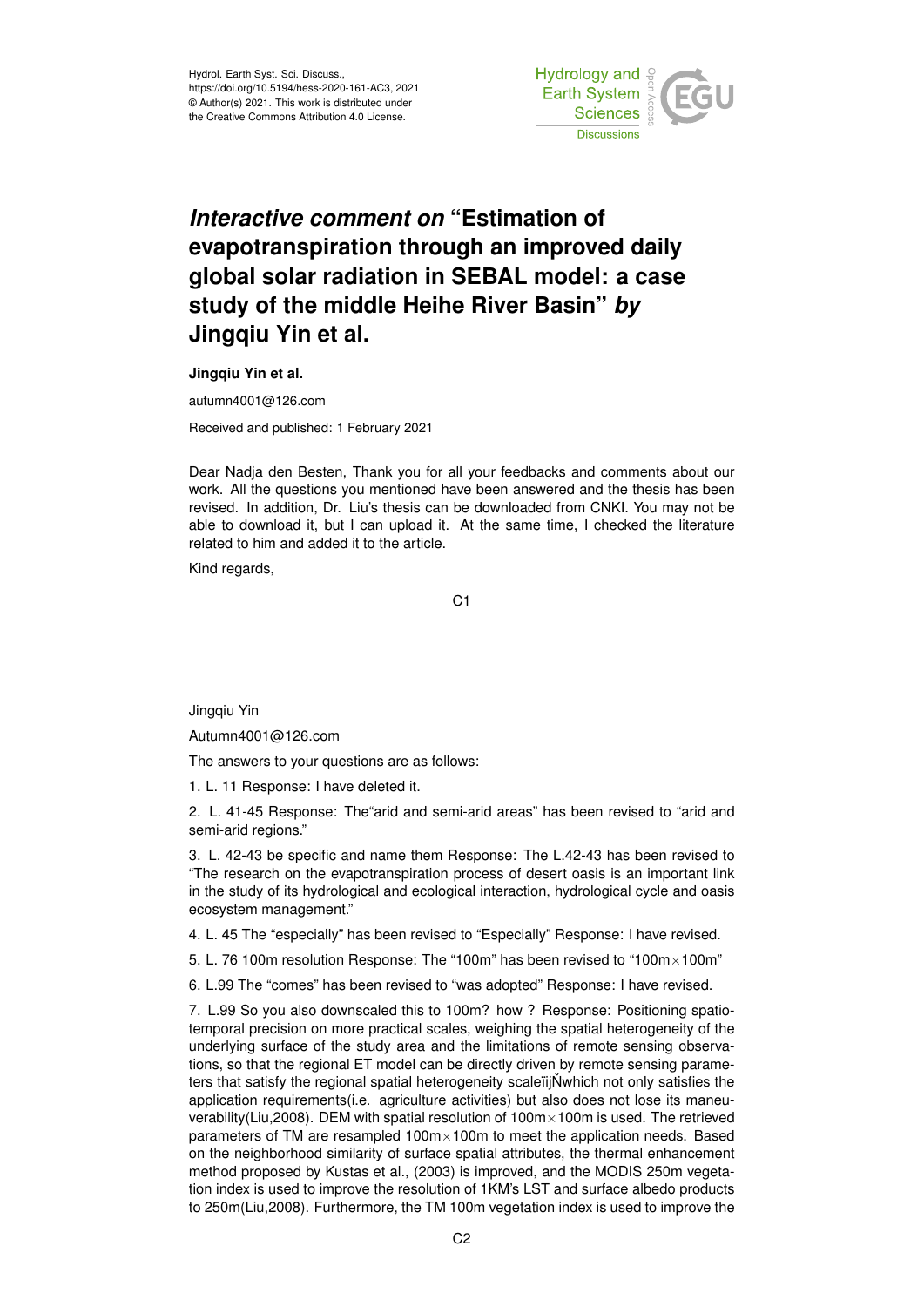resolution of the product from 250 to 100 m

8.L.101 added "Landsat". Response: I have added "Landsat".

9. L.101 "The heights of vegetation", how was done? Stop sentence to explain this. Than to meteo data. Response: the heights of vegetation, which are actually measured, in order to calculate the roughness length.

10. .L.104 two ET measurement Response: In addition, an eddy covariance instrument in oasis farmland is used to obtain ET and other water and heat flux hourly, and a small lysimeter is used to measure ET in wetland to obtain ET daily

11.L.110-111 I am not sure how this is done? It is not retrieved form the website? You did it yourself ? Response: I have revised, and added the new website. We got the data from the old website, but they've changed now. The land cover data on the internet can't meet our requirements. It was made by Dr. Li, one of the authors, who also used it in his article.

12.L.144 shouldn't this be "d b" instead of "b"? Response: No. b is right.

13.L.193 It is a pity I can not find this source on line. Surface albedo is of huge influence to the evaporation flux. I am wondering why the sensitivity analysis turns out differently and also where the study of Liu was performed. Response: Yes, surface albedo is moderate sensitive to ET, but the LST and daily GSR are more sensitive than it(Liu ,2008, Zheng et al.,2016, Xia,et al.,2013, Chen,2007). Liu's research was carried out in Shandong Province, China. The experimental station is Yucheng comprehensive experimental station of Chinese Academy of Sciences. Dr. Liu's thesis can be downloaded from CNKI freely. You may not be able to download it, but I can upload it. And Chen (2007) made a similar study on sensitivity analysis, and reached the same conclusion as Liu in Zuomaoxikong watershed in the source region of Yangtze river.( Chen's thesis canalso be downloaded from CNKI freely.) â Să In our study period, except for the amount of cloud, other weather conditions are the same, and there is no

C3

rainfall. âSa We also find that the surface albedo and NDVI are almost unchanged, in several consecutive days. âSć we also find that the surface albedo of MODIS from 21 to 24 is almost unchanged.  $\hat{a}\hat{S}\hat{c}$  If the study period is discontinuous and the interval is long, the surface albedo can not be used. The third strategy is suitable for continuous multi day periodãAĆ

143.L.210 So do you interpolate between TM observation dates? Or do you downscale MODIS with TM? Please explain. Response: Please look at the answer of the sixth question.

15.L.231 Response: I have revised, and the ambiguous part is removed.

16.L.249-250 this seems a conclusion. Response: I have deleted it.

17.L.255 Response: I have revised, and the ambiguous part is removed.

18.L.272 And is that expected? Please interpret these results and discuss. Response: Yes, the simulated ET of the improved scheme is what we expect. I have revised, and added the tables. results and discuss:In wetland, the mean measured ET for 4 days was 2.1 mm. The MABE of the improved scheme-simulated ET is 0.6 mm, and the MARBE is 28%. For the original scheme ET, the MABE is 1.4 mm, and the MARBE is 64%. The simulated ET changes from 3.4 mm (original scheme) to 2.1 mm (improved scheme).

19.L.282 This is new. Should be mentioned in area description. Response: Heihe River is an inland river in arid and semi-arid region. In the middle reaches, all farmland irrigation water comes from of Heihe River, which is agricultural production water mentioned in the introduction of the article.

20.L.283-285 Response: I have revised: Fig. 6 and 7 illustrate that, for all land cover types, except for water bodies, the highest ET value is found over the farmland given the presence of irrigation water, followed by forest, wetland, and residential areas, the lowest values appeared over bare rock land. And the ambiguous part is removed.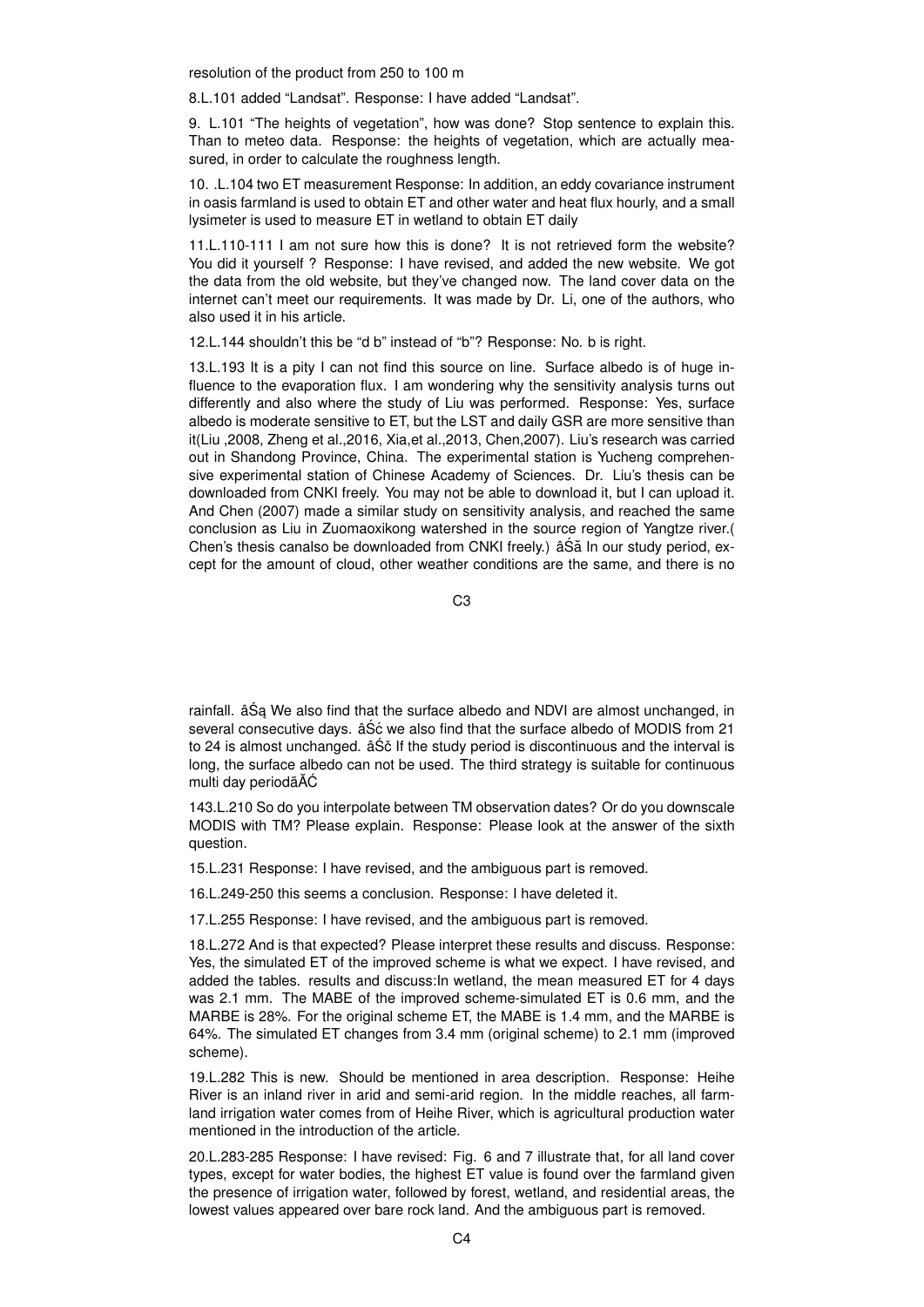21.L.305 And maybe mention again how novel this is. Response: I have revised: Considering astronomical, atmospheric (i.e., air molecules, water vapor, and cloud), and surface factors (i.e., slope, aspect, terrain shading, and surface coverage), the new daily GSR model is proposed, based on Iqbal model C. By using DEM data and remote sensing data, surface factors are extracted, and by using meteorological station data and remote sensing data, atmospheric factors, including sunshine duration, are calculated. The new model has been coupled with SEBAL to better estimate ET. The daily surface ET of June 21–24, 2009 in Heihe River Basin of Gansu Province is simulated. The results can be summarized as follows:

22.L.288-289 don't use the word vicinity(is it about distance ),but approximately for instance. Response: The "vicinity" has been revised to "approximately"

23.L.337 What do you mean? Irrigated farmland show high ET rates? Response: Yes, in this region, the water source of crop growth in the middle reaches of Heihe River is irrigated by Heihe River. So irrigated farmland show high ET rates.

24.349-453 Response: I have deleted it.

25. Maybe a flowchart will help to describe the methodology. Response: I have added it. Please look at Fig.1.

References Xia T, Wang Z: Sensitivity re-analysis of SEBAL to input data[J]. J Tsinghua Univ(Sci&Techn01). 2013,53(9):1241-1248 Zheng CL, Wang Q, Li PH. Coupling SEBAL with a new radiation module and MODIS products for better estimation of evapotranspiration[J]. Hydrolog SCI J.2016.61(8): 1535–1547.doi: http://dx.doi.org/10.1080/02626667.2015.1031762 Chen Ling, 2007. Estimation of Regional Evapotranspiration Using Advanced SEBAL. M.S. thesis, Lanzhou University. 56pp

Interactive comment on Hydrol. Earth Syst. Sci. Discuss., https://doi.org/10.5194/hess-2020- 161, 2020.

C5

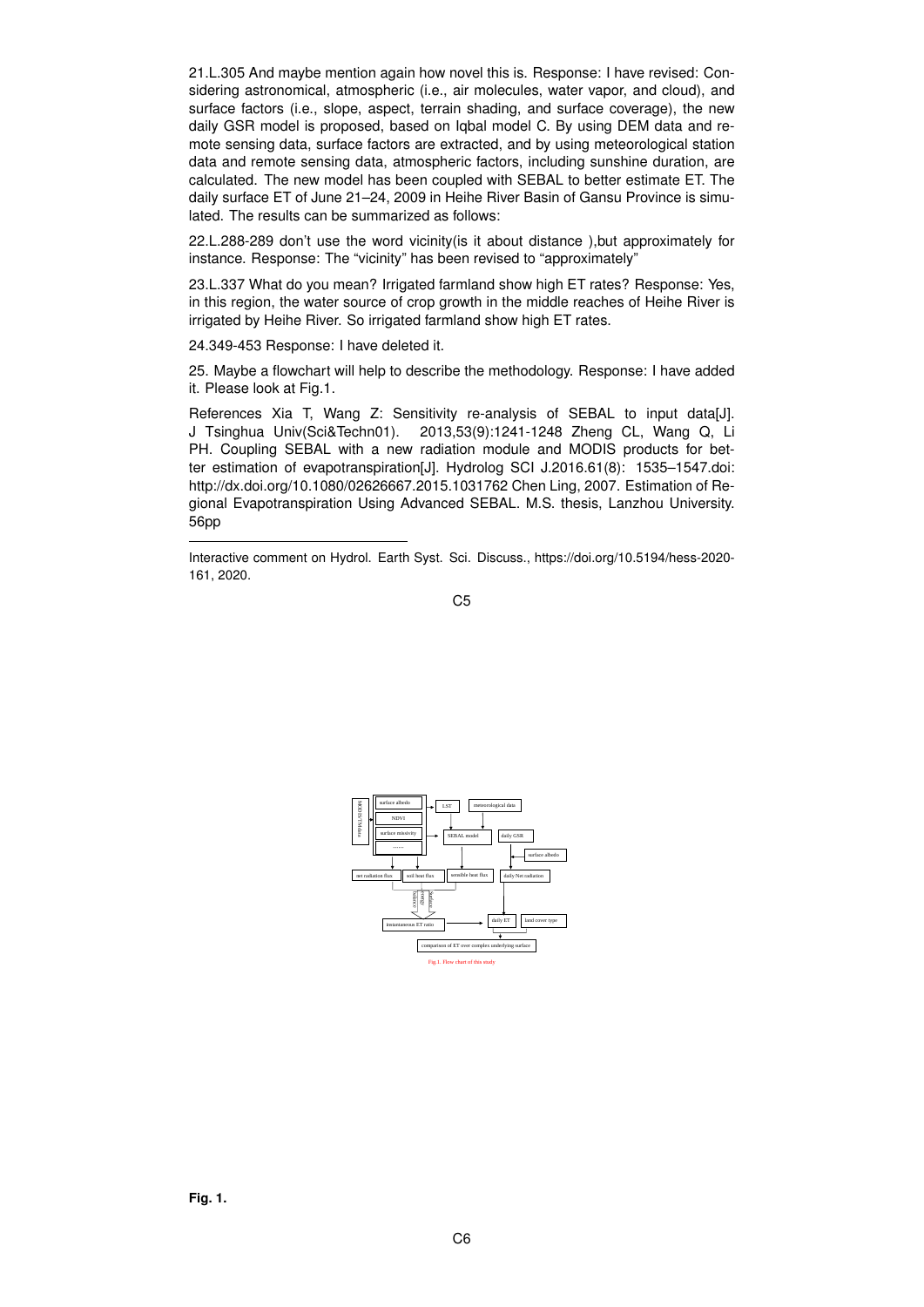| Table 2                                           |  |  |
|---------------------------------------------------|--|--|
| ET of three combination schemes on 24 June 2009/L |  |  |

| Classification           | farmland       |                    |                    | wetland        |                    |                    |  |
|--------------------------|----------------|--------------------|--------------------|----------------|--------------------|--------------------|--|
|                          | measured<br>ЕT | original<br>scheme | improved<br>scheme | measured<br>ET | original<br>scheme | improved<br>scheme |  |
| TM strategy              | 4.8            | 63                 | 50                 | 22             | 47                 | 3.5                |  |
| <b>MODIS</b><br>strategy | 48             | 63                 | 42                 | 22             | 4                  | 26                 |  |
| <b>TM/MODIS</b>          | 48             | 70                 | 48                 | 22             | 47                 | 3.1                |  |

**Fig. 2.**

| ٠ |    |  |
|---|----|--|
|   | I  |  |
| × | ۰. |  |

Errors of ETs of three combination strategies on 24 June, 2009(Unit: mm) simulation strategy simulation scheme farmland wetland  $\begin{array}{ccc} \text{MABRE} & \text{MABRE} \\ \text{(%)} & \text{MABE} \end{array}$ MABRE (%)

Table 3

|                 | original scheme | 15       | 31       | 25  | 114 |
|-----------------|-----------------|----------|----------|-----|-----|
| TM strategy     | improved scheme | 02       | ₫        | 13  | 59  |
| <b>MODIS</b>    | original scheme | 15       | 31       | 1.8 | 82  |
| strategy        | improved scheme | 0.6      | 13       | 0.4 | 18  |
| <b>TM/MODIS</b> | original scheme | 22       | 46       | 25  | 114 |
| strategy        | improved scheme | $\Omega$ | $\Omega$ | 09  | 41  |